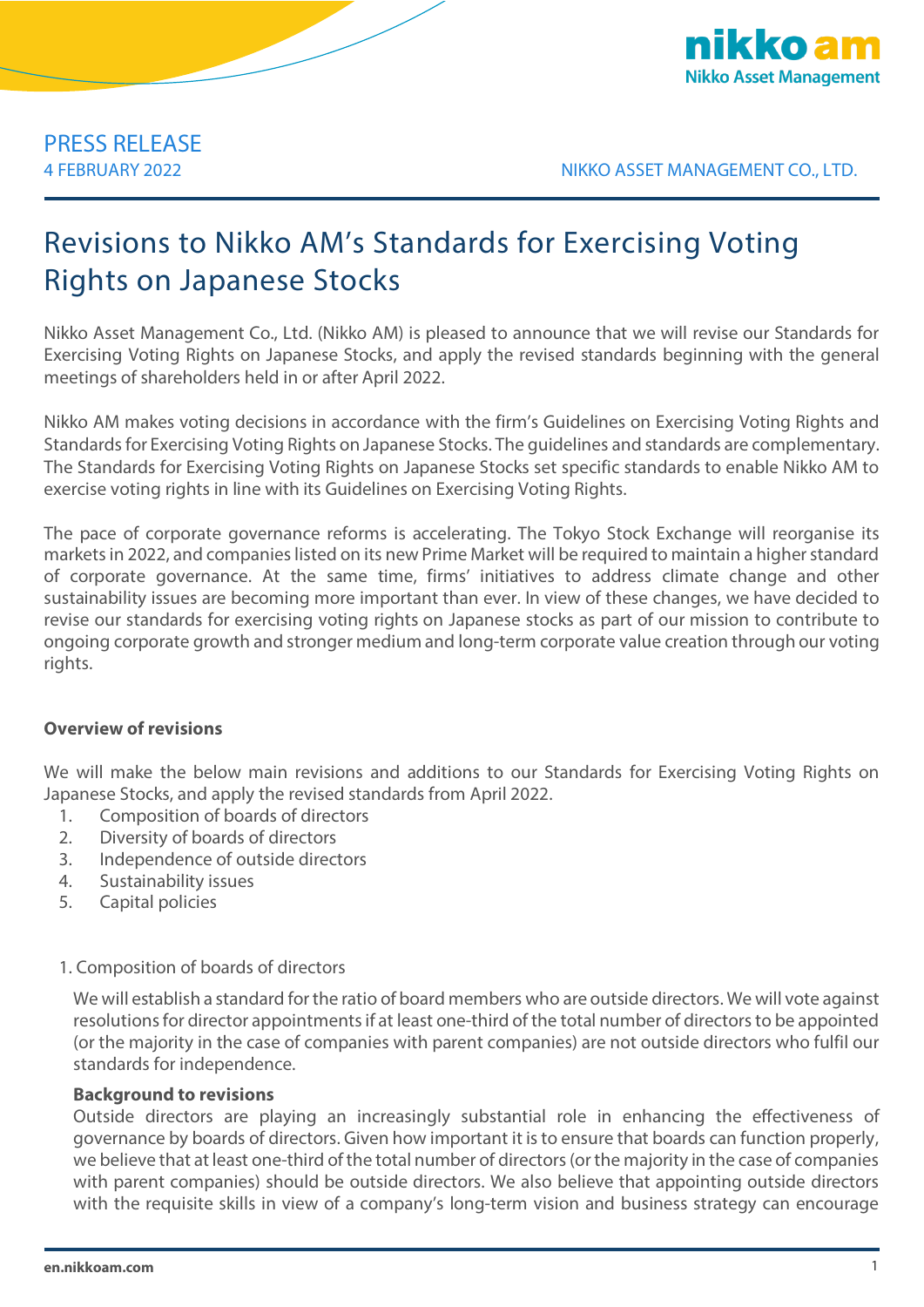lively discussions among the board of directors, and that their input can ensure that diverse values are reflected in the company's business decisions.

### 2. Diversity of boards of directors

We established a new standard specifying that we will vote against resolutions for appointments of directors if no female candidates are included. However, this rule shall initially be applied to companies listed on the Prime Market starting with general meetings of shareholders held in or after January 2023, after which we will consider expanding it to companies listed on other sections of the Tokyo Stock Exchange and gradually increasing the required number of female directors.

# **Background to revisions**

We believe that creating opportunities for diverse personnel to thrive–regardless of their race, nationality, gender or other such characteristics–contributes to a company's ongoing growth. We consider the advancement of women to be a particularly important theme in this area, and believe that appointing female directors can boost the motivation of other women in the company by providing them with role models. We also hold the view that creating a work environment in which women have more advancement opportunities makes a company more resilient by enhancing its ability to handle external changes. In view of the above, we believe that the proactive encouragement of women's advancement can lead a company to increase its corporate value.

# 3. Independence of outside directors

Regarding resolutions for the appointment of outside directors, we will change our definition of a major shareholder and establish new standards based on cooling-off periods and time spent in positions. As in our current standards, we will continue to vote against outside director appointments in principle if we deem candidates to be insufficiently independent.

### **Background to revisions**

We expect outside directors to act on behalf of shareholders by supervising a company's business management objectively from a standpoint that is independent from the company's executives, and to monitor for conflicts of interests between the company's management or its controlling shareholder and minority shareholders. In view of the above, we established new standards for cooling-off periods and time spent in positions. The changes are intended to prevent situations in which outside directors stay in their positions for so long that confidence in their independence is undermined, and to enhance the transparency and fairness of boards of directors. We also revised our definition of a major shareholder to bring it more in line with actual circumstances.

# 4. Sustainability issues

If any of the below apply to a company, we will vote against resolutions for appointments of directors in principle:

- 1) if the company has serious climate change-related risks, its initiatives to address them are insufficient and the situation is not improving; or
- 2) if the company has serious sustainability issues, its initiatives to address them are insufficient and the situation is not improving.

#### **Background to revisions**

We see tackling climate change as one of the key tasks facing the international community. We believe that companies can enhance their ongoing growth as well as their medium and long-term corporate value by identifying climate change risks and opportunities in their business activities, incorporating them into their business strategies, and disclosing climate change-related information. Given that we publicly released our own "Key ESG Themes" including "Action for a Decarbonized Society" in March 2021,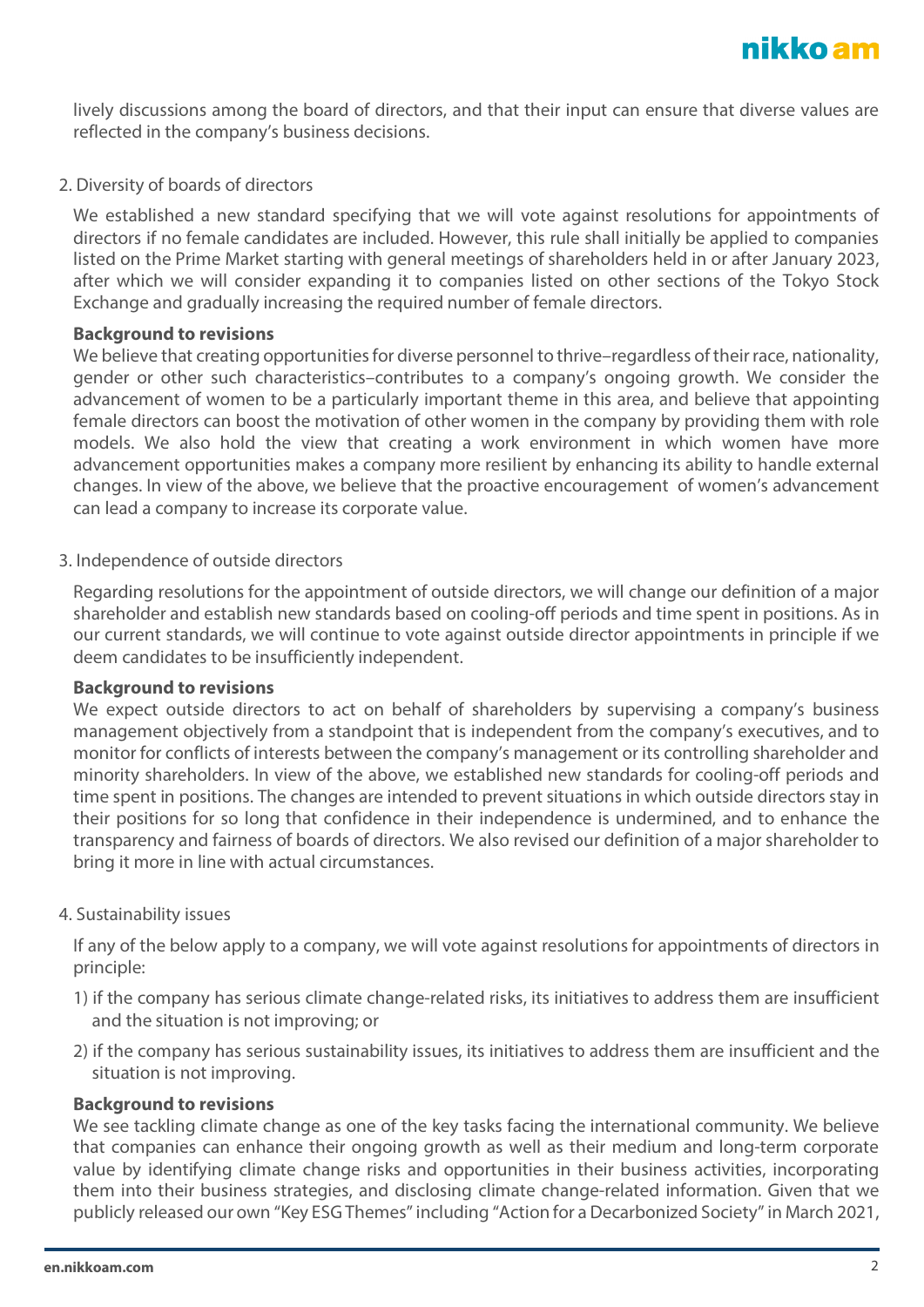we expect the companies in which we invest to proactively address climate change and other such important issues.

5. Capital policies

We also established new criteria specifying that we will vote in favour of treasury share contributions to foundations if: 1) the foundation's activities are deemed to increase medium-to-long term corporate value, 2) voting rights of the contributed equities will not be exercised by the corporation or the foundation, and 3) dilution is less than 3%.

### **Background to revisions**

It is our policy to vote in favour of treasury share contributions to foundations under certain conditions. Our decisions are based on careful examinations of whether the foundation's social contribution will generate social capital and enhance corporate value in the medium and long term.

Additional information: Refer to our website for more detail. [\(https://en.nikkoam.com/voting-rights#votingrights2\)](https://en.nikkoam.com/voting-rights#votingrights2)

– ENDS –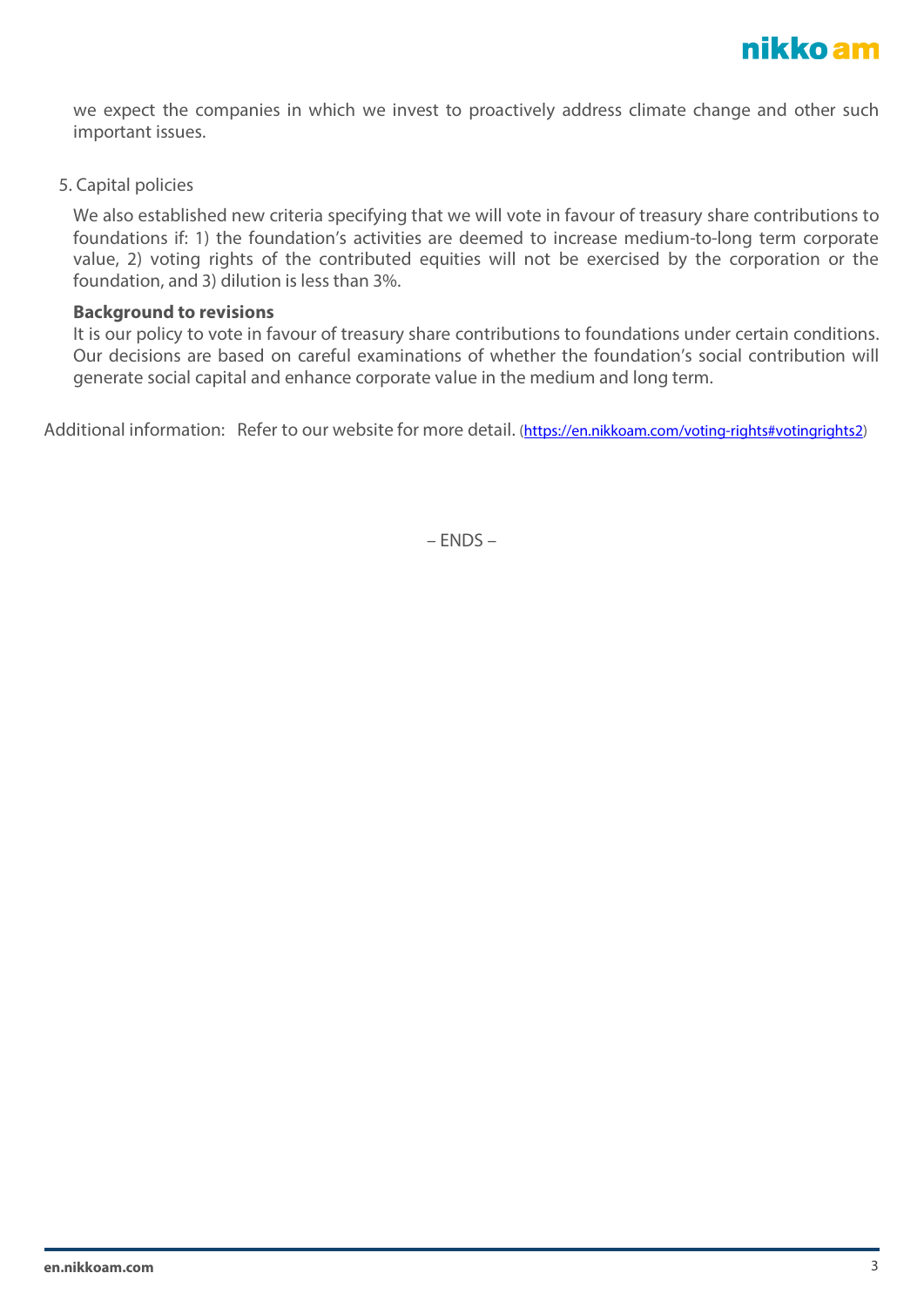

#### About Nikko Asset Management

With US\$282.5 billion\* under management, Nikko Asset Management is one of Asia's largest asset managers, providing high-conviction, active fund management across a range of equity, fixed income, multi-asset and alternative strategies. In addition, its complementary range of passive strategies covers more than 20 indices and includes some of Asia's leading exchange-traded funds (ETFs).

Headquartered in Asia since 1959, Nikko Asset Management and its subsidiaries employ personnel representing around 25 nationalities, including approximately 200 investment professionals\*\*. The firm has a presence through subsidiaries or affiliates in a total of 11 countries and regions. More than 400 banks, brokers, financial advisors and life insurance companies around the world distribute the firm's products.

The investment teams benefit from a unique global perspective complemented by the firm's historic Asian DNA, striving to deliver consistent excellence in performance. The firm also prides itself on its progressive, solution-driven approach, which has led to many innovative funds launched for its clients.

For more information about Nikko Asset Management and to access its investment insights, please visit the firm's [homepage.](https://en.nikkoam.com/)

\* Consolidated assets under management and sub-advisory of Nikko Asset Management and its subsidiaries as of 30 September 2021.

\*\* Including employees of Nikko Asset Management and its subsidiaries as of 30 September 2021.

#### Important Information

This document is prepared by Nikko Asset Management Co., Ltd. and/or its affiliates (**Nikko AM**) and is for distribution only under such circumstances as may be permitted by applicable laws. This document does not constitute personal investment advice or a personal recommendation and it does not consider in any way the objectives, financial situation or needs of any recipients. All recipients are recommended to consult with their independent tax, financial and legal advisers prior to any investment.

This document is for information purposes only and is not intended to be an offer, or a solicitation of an offer, to buy or sell any investments or participate in any trading strategy. Moreover, the information in this document will not affect Nikko AM's investment strategy in any way. The information and opinions in this document have been derived from or reached from sources believed in good faith to be reliable but have not been independently verified. Nikko AM makes no guarantee, representation or warranty, express or implied, and accepts no responsibility or liability for the accuracy or completeness of this document. No reliance should be placed on any assumptions, forecasts, projections, estimates or prospects contained within this document. This document should not be regarded by recipients as a substitute for the exercise of their own judgment. Opinions stated in this document may change without notice.

In any investment, past performance is neither an indication nor guarantee of future performance and a loss of capital may occur. Estimates of future performance are based on assumptions that may not be realised. Investors should be able to withstand the loss of any principal investment. The mention of individual securities, sectors, regions or countries within this document does not imply a recommendation to buy or sell.

Nikko AM accepts no liability whatsoever for any loss or damage of any kind arising out of the use of all or any part of this document, provided that nothing herein excludes or restricts any liability of Nikko AM under applicable regulatory rules or requirements.

All information contained in this document is solely for the attention and use of the intended recipients. Any use beyond that intended by Nikko AM is strictly prohibited.

**Japan**: The information contained in this document pertaining specifically to the investment products is not directed at persons in Japan nor is it intended for distribution to persons in Japan. Registration Number: Director of the Kanto Local Finance Bureau (Financial Instruments firms) No. 368 Member Associations: The Investment Trusts Association, Japan/Japan Investment Advisers Association.

**United Kingdom and rest of Europe**: This document is communicated by Nikko Asset Management Europe Ltd, which is authorised and regulated in the United Kingdom by the Financial Conduct Authority (the FCA) (FRN 122084). This document constitutes a financial promotion for the purposes of the Financial Services and Markets Act 2000 (as amended) (FSMA) and the rules of the FCA in the United Kingdom, and is directed at professional clients as defined in the FCA Handbook of Rules and Guidance.

**United States**: This document may not be duplicated, quoted, discussed or otherwise shared without prior consent. Any offering or distribution of a Fund in the United States may only be conducted via a licensed and registered broker-dealer or a duly qualified entity. Nikko Asset Management Americas, Inc. is a United States Registered Investment Adviser.

**Singapore:** This document is for information to institutional investors as defined in the Securities and Futures Act (Chapter 289), and intermediaries only. Nikko Asset Management Asia Limited (Co. Reg. No. 198202562H) is regulated by the Monetary Authority of Singapore.